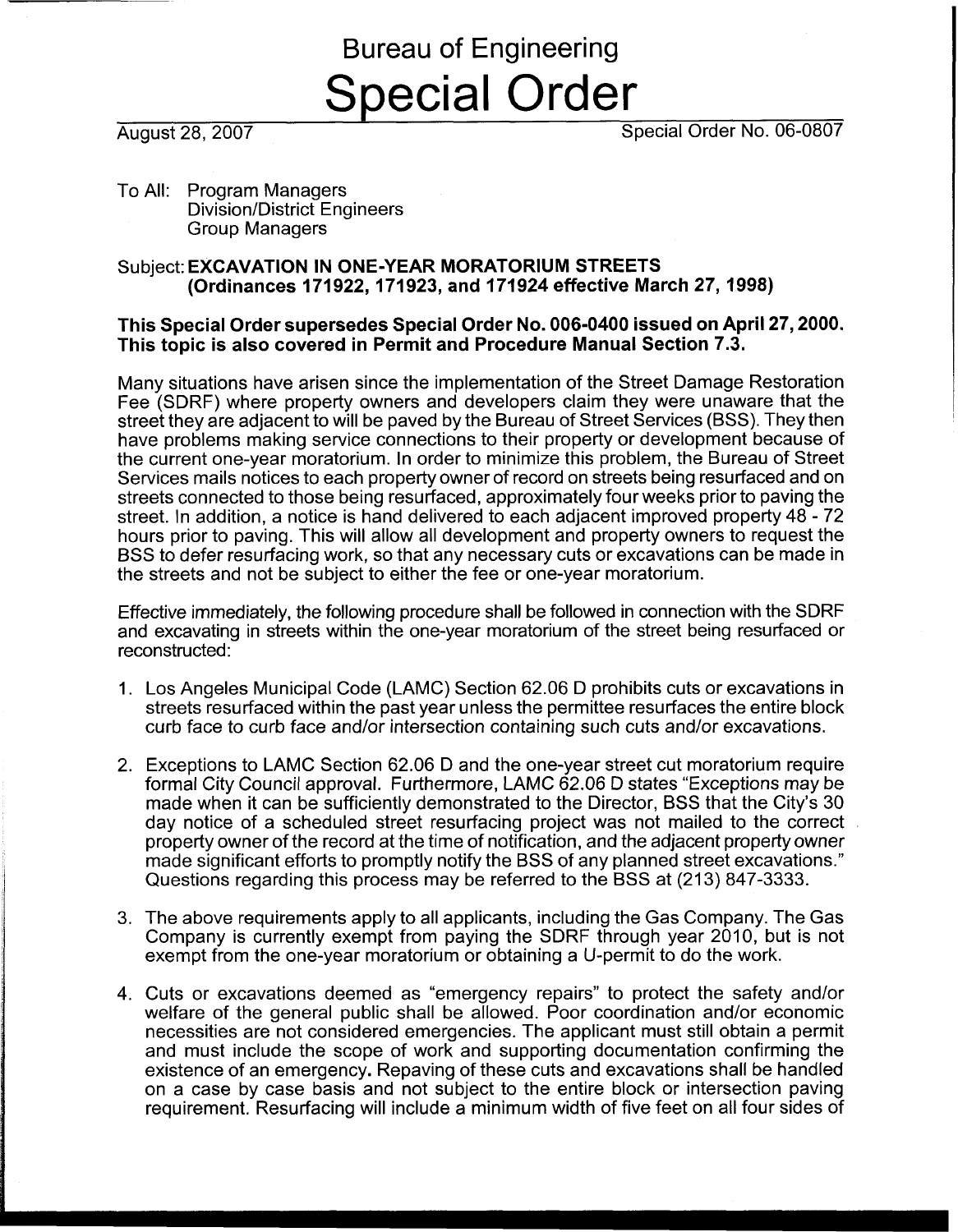the trench limit and grinding or milling of that pavement to a minimum depth of 1 **1/2** inch for final resurfacing. Excavation backfill shall be CLSM (fc= 50 psi min, 150 psi max  $@$ 28 days) unless otherwise approved by the City Engineer in advance. The fee imposed will be the fee established for the rate category of street resurfaced/reconstructed between one year, one day and five year, and the calculation area will include the total resurfacing area. For example:



- 5. Maintenance Cover and waterlgas valve adjustments in connection with a BSS resurfacing projects are not subject to the moratorium or fee.
- 6. All cuts or excavations made after the one-year moratorium will be subject to the SDRF. The LMAC Section 62.06 B and Ordinance No. 171922 states that the City Council from time-to-time, by Resolution establishes the amount of the SDRF. Exhibit "A attached reflects the current fees as adopted by Council on April 12,2006. (Council File NO. 02-0600-S33).
- 7. All cuts or excavations in the public right-of-way require a permit.
- 8. Streets that have been slurry sealed by the City are not subject to the one-year moratorium. However, on April 12, 2006, Council approved (File No. 02-0600-S33) a new fee to be imposed for damages caused by cuts or excavations to streets within two years of slurry sealing (Slurry Seal Damage Restoration Fee). For current fee schedule refer to attached Exhibit "A". Fees will be calculated, if applicable, on the original construction, resurfacing or slurry seal date.
- 9. All cuts or excavation performed 12 months or less in advance of any paving/reconstruction of a street is not subject to the fee.

( LMP WHH CWR RO )

Attachment

| CEN/LMP/SB/gva            | Approved By:                        |
|---------------------------|-------------------------------------|
|                           | Any Lee Moore                       |
| Special Order No. 06-0807 | Gary Lee Moore, P.E., City Engineer |